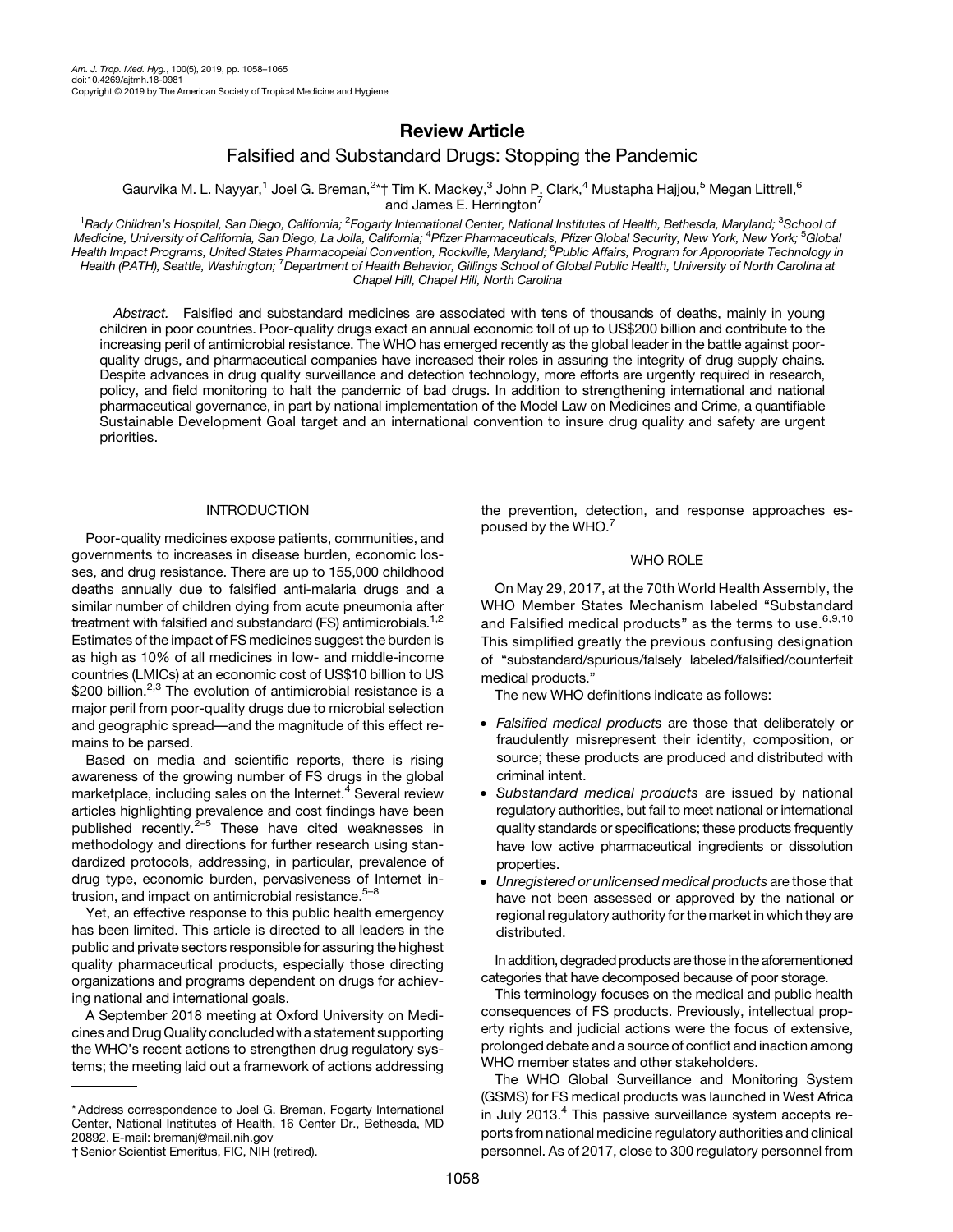126 member states have been trained and almost 1,400 poorquality (mainly falsified) medical products have been reported in the database.<sup>[4](#page-6-0),[6](#page-6-0)</sup> Most of the reports are coming from the countries in sub-Saharan Africa and target primarily antiinfectives.

With this experience, the WHO has recently published two landmark reports: "A study on the public health and socioeconomic impact of substandard and falsified medical products" and "GSMS for substandard and falsified medical products."<sup>[2](#page-6-0),[4](#page-6-0)</sup> Through the formation of the GSMS and other activities, the WHO is emerging as the lead on coordination and technical expertise in response to the pandemic of FS medicines.

The WHO states that several countries in Africa and Asia are strengthening pharmaceutical governance and supporting recommendations to report the presence of poor-quality drugs and breach of their supply chains by criminals. Unfortunately, there is no public list of actions taken by individual countries nor on which countries have strengthened legislation.

#### INDUSTRY ROLE

There is growing pressure on pharmaceutical companies to accept a larger share of the accountability and cost of assuring medicine quality and the integrity of the supply chains. The International Federation of Pharmaceutical Manufacturers and Associations (IFPMA) warns that "falsified medicines are a growing public health threat for every country, every medi-cine, and every person."<sup>[11,12](#page-6-0)</sup> Industry and governments collect and record data on medicine quality, but little of this information is fully disclosed or accessible. There is no central, open-access, timely global registry of FS medicines.

The Pharmaceutical Security Institute (PSI), established in 2002, is composed of more than 34 security departments of major pharmaceutical companies. The institute maintains a secure database, which has recorded 13,439 incidents of falsification over 10 years; 70% of the entries come from industry members, with additional data from credible, firsthand sources.<sup>[13](#page-6-0)</sup> More than 50% of all falsified medicines detected by the PSI in the infiltrated legitimate supply chain are treatments for acute infectious and chronic conditions such as malaria and hypertension. In 2018, Pfizer Global Security identified 95 of their products in 113 countries as being falsified, compared with 29 falsified products in 75 countries in 2008.[14](#page-6-0)

#### FALSIFIED DRUGS: MAJOR TARGETS

Antimalarials and artemisinin combination therapy (ACT). Anti-infectives, mainly antimalarial compounds, have been studied most extensively because of the immediate health impact of these products on disease burden and drug resistance.<sup>[15](#page-6-0)</sup> The ACT-watch program is the longest running monitor of the availability, price, quality, and distribution of antimalarial medicines. Other databases collecting information regarding falsified anti-infectives include the U.S. Pharmacopeia (USP) Medicines Quality Database and the Worldwide Antimalarial Resistance Network (WWARN) Antimalarial Quality Surveyor.<sup>[16](#page-6-0)-[18](#page-6-0)</sup>

The ACT-watch program captured information from 2009 through 2015 of more than 336,000 antimalarials available in approximately 200,500 public and private sector outlets in eight African countries. Among the antimalarials audited, only 80,000 (24%) were quality-assured ACTs, whereas approxi-mately 83,000 (25%) were non-quality-assured ACTs.<sup>[16](#page-6-0)</sup> In 2015, only 12 manufacturers had ACT products that were on approved/prequalified antimalarial drug lists for the WHO, the Global Fund to fight AIDS, Tuberculosis, and Malaria, or the European Medicines Agency. By contrast, 185 manufacturers of non–quality-assured ACTs were identified across the eight study countries in Africa; these products were predominantly imported from India or China.<sup>[16,17](#page-6-0)</sup> Non-quality-assured ACTs were typically available in the private sector and infrequently found in public health facilities. Non–quality-assured ACTs were more readily available in urban versus rural areas.

Resistance. In vitro studies have shown that exposing microbes to progressively increasing concentrations of antimicrobials can select for resistant isolates. A recent study showed that resistance of Escherichia coli and Mycobacterium smegmatis to rifampin evolved because of exposure to substandard drugs, an ominous sign for tuberculosis treatment. A gene analysis showed that mutation in the rifampin resistance determining regions of the organisms also conferred resistance to other drugs in the same class restricting future treatment options.[19](#page-6-0)–[21](#page-6-0)

Noncommunicable and lifestyle drugs. Drugs for treating cardiovascular diseases, cancer, and other noncommunicable conditions are at great risk of falsification when there is a high market demand and if sold at less than retail prices. In the SEVEN study of 3,468 cardiovascular medicine samples from sub-Saharan Africa, 1,530 were tested and greater than 15% were of poor quality.<sup>[22](#page-6-0)</sup> Falsified medicines for chronic diseases, such as bevacizumab (Avastin®, an injectable cancer drug) seized in Uganda in July 2017, have also surfaced $^{23}$ ; falsified Avastin originating from Turkey was also imported into the United States in 2014. Lifestyle compounds for erectile dysfunction, such as sildenafil (Viagra®), dominate the falsified drug market. Many of these products are virtually indistinguishable from bona fide compounds. Aside from the potential to cause harm, falsified anti-cancer drugs, antibiotics, and vaccines pose significant risks to national disease control programs and multilateral initiatives (meningitis type A, yellow fever, and hepatitis B).  $24-27$  $24-27$  $24-27$ 

The increase in global access to the Internet, rise in e-commerce, and the globalization of pharmaceutical supply chains have led to a rapid growth in online pharmacies. Whereas few online pharmacies were operating in 2009, an estimated 35,000 online pharmacies were operating globally in 2016.<sup>[28](#page-6-0),[29](#page-7-0)</sup> People use Internet pharmacies because of convenience, low cost, and access. Internet security firms estimate that up to "96% of global online pharmacies operate by failing to adhere to regulatory and safety requirements and are in violation of professional, legal, and ethical principles." $^{\rm 30}$  $^{\rm 30}$  $^{\rm 30}$ 

Online pharmacies and Internet technology companies have been implicated in fueling the current opioid epidemic in the United States, with congressional leaders and the Food and Drug Administration (FDA) calling for more direct action. This includes growing concerns about the availability of controlled substances such as alprazolam (Xanax<sup>®</sup>) and falsified synthetic opioids laced with fentanyl that are sold by online pharmacies $^{31}$ ; Pfizer Global Security found that, of more than 250 purchases of Xanax from various Internet providers, 96% were confirmed counterfeit (J. P. Clark, personal communication). Online sales of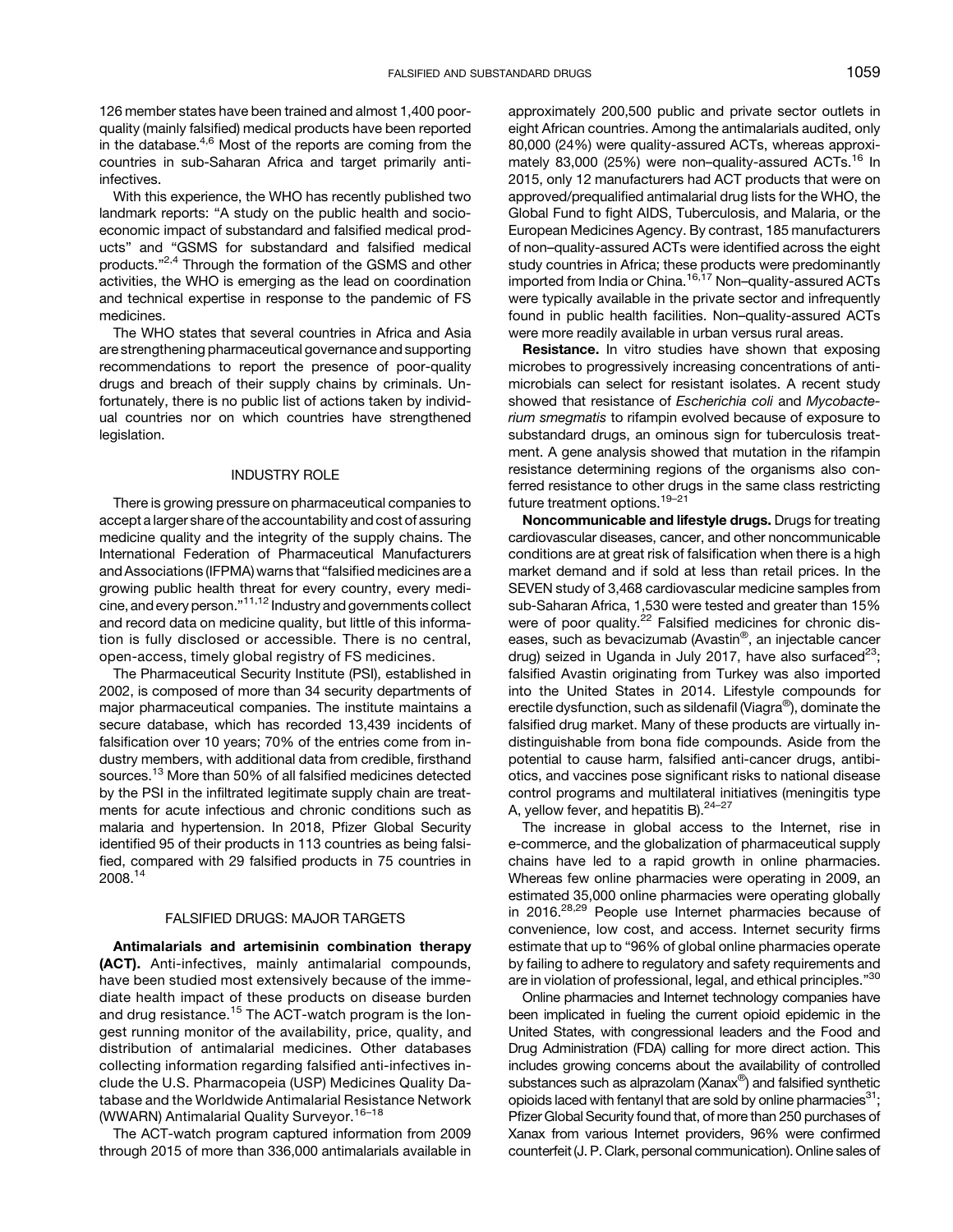# <span id="page-2-0"></span>1060 NAYYAR AND OTHERS

| TABLE 1                                                                 |  |
|-------------------------------------------------------------------------|--|
| Organizations addressing falsified and substandard (FS) medicines, 2018 |  |

|                                                      | Organization                                                         | Examples of projects/role                                                                                                                                                                                                                                                                                                           | Website                                                                                                                                       |  |  |
|------------------------------------------------------|----------------------------------------------------------------------|-------------------------------------------------------------------------------------------------------------------------------------------------------------------------------------------------------------------------------------------------------------------------------------------------------------------------------------|-----------------------------------------------------------------------------------------------------------------------------------------------|--|--|
| Multi-lateral/International and Legislative Agencies |                                                                      |                                                                                                                                                                                                                                                                                                                                     |                                                                                                                                               |  |  |
| 1.                                                   | <b>WHO</b>                                                           | Provides technical guidance, implements<br>capacity building, and conducts product<br>pre-qualification; manages WHO Global<br>Surveillance and Monitoring System for<br>substandard and falsified medical products.                                                                                                                | http://www.who.int/medicines/regulation/ssffc/<br>en/                                                                                         |  |  |
| 2                                                    | UN Office on Drugs and Crime                                         | Coordinates with other UN agencies<br>Focuses on criminal justice tied to the trade of<br>falsified medicines; works with other UN<br>agencies                                                                                                                                                                                      | http://www.unodc.org/unodc/en/<br>fraudulentmedicines/introduction.html                                                                       |  |  |
| 3                                                    | <b>World Bank</b>                                                    | Leads the regional medicines regulatory<br>harmonization initiatives in Africa and<br>Southeast Asia                                                                                                                                                                                                                                | https://themedicinemaker.com/issues/0917/<br>harmonization-regulation-goes-global/                                                            |  |  |
| 4                                                    | Council of Europe/Medicrime<br>Convention                            | First international treaty that criminalizes<br>activities associated with supply/trafficking<br>of counterfeit medicines                                                                                                                                                                                                           | https://www.coe.int/en/web/medicrime                                                                                                          |  |  |
| 5                                                    | World Customs Organization                                           | Partners with INTERPOL and field customs<br>organizations on raids and provides<br>technical assistance on strengthening<br>capacity of customs professionals                                                                                                                                                                       | http://www.wcoomd.org/en/media/newsroom/<br>2016/june/wco-participates-in-operation-<br>pangea-ix-against-fake-and-illicit-medicines.<br>aspx |  |  |
| 6                                                    | <b>INTERPOL</b>                                                      | Serves as an international legislative<br>organization, conducting raids on FS<br>medical products (Operation Pangea)                                                                                                                                                                                                               | https://www.interpol.int/Crime-areas/<br>Pharmaceutical-crime/Operations/<br>Operation-Pangea                                                 |  |  |
|                                                      | Donor and Aid Agencies                                               |                                                                                                                                                                                                                                                                                                                                     |                                                                                                                                               |  |  |
| $\overline{7}$                                       | U.S. Agency for International<br>Development                         | Purchases and delivers life-saving drugs and<br>commodities; strengthens regulatory<br>systems, and/or chains working closely<br>with LMIC governments and implementing<br>partners. Special focus on HIV and malaria<br>medicines through the President's Malaria<br>Initiative and President's Emergency Plan<br>for AID's Relief | https://www.ghsupplychain.org/our-work/<br>project-approach                                                                                   |  |  |
| 8                                                    | The Global Fund                                                      | Invests in LMICs to support HIV, tuberculosis,<br>and Malaria programs. Funds several<br>implementing partners and governments<br>securing supply chains and the quality<br>assurance of medicines. Established an<br>interagency working group to deal with<br>medicines quality assurance                                         | https://www.theglobalfund.org/en/oig/updates/<br>2017-04-28-message-from-the-executive-<br>director-supply-chain-processes/                   |  |  |
| 9                                                    | <b>Wellcome Trust</b>                                                | Focus on antimicrobial resistance; detection<br>and tracking technologies for poor-quality<br>medicines                                                                                                                                                                                                                             | https://www.gphf.org/images/downloads/<br>library/20091wellcometrustreport.pdf                                                                |  |  |
| 10                                                   | The Bill & Melinda Gates<br>Foundation                               | Health product value chains across the<br>foundation's portfolio; indirectly addressing<br>FS medicines                                                                                                                                                                                                                             | https://www.gatesfoundation.org/What-We-<br>Do/Global-Development/Integrated-<br>Delivery                                                     |  |  |
| 11                                                   | U.K.'s Department for International<br>Development (DFID)            | Market approaches to quality assurance of<br>medicines. DFID's investments in vaccine<br>regulatory systems strengthening                                                                                                                                                                                                           | https://www.gov.uk/government/news/new-<br>initiative-to-improve-access-to-quality-<br>essential-medicines-in-kenya                           |  |  |
|                                                      | <b>Implementing Agencies</b>                                         |                                                                                                                                                                                                                                                                                                                                     |                                                                                                                                               |  |  |
| 12                                                   | U.S. Pharmacopeia                                                    | Reference standards; conducts regulatory<br>strengthening. Technical assistance in<br>quality assurance via its Global Health<br>Impact Programs and the Promoting the<br>Quality of Medicines Program                                                                                                                              | https://www.usp-pgm.org/                                                                                                                      |  |  |
| 13                                                   | Chemonics                                                            | Implementer optimizing supply chains to<br>deliver essential commodities in LMICs                                                                                                                                                                                                                                                   | https://www.chemonics.com/technical-areas/<br>supply-chain-solutions/                                                                         |  |  |
| 14                                                   | Population Services International                                    | ACT-watch gathers malaria case management<br>commodity market data on diagnostics,<br>medicines, and fever case management<br>availability, readiness, market share, and<br>price in the private and public health sectors                                                                                                          | http://www.psi.org/project/actwatch-malaria-<br>treatment/#about                                                                              |  |  |
| 15                                                   | Family Health International 360<br><b>Private Sector Consortiums</b> | Focus on quality of clinical laboratories in<br>under-resourced countries, enhancing the<br>quality of research studies and public<br>health programs                                                                                                                                                                               | https://www.fhi360.org/services/quality-<br>assurance                                                                                         |  |  |
| 16                                                   | <b>Pharmaceutical Security Institute</b>                             | Non-profit composed of more than 34                                                                                                                                                                                                                                                                                                 | http://www.psi-inc.org/index.cfm                                                                                                              |  |  |
|                                                      |                                                                      | security departments of major<br>pharmaceutical companies; develops<br>systems to identify the extent of FS<br>medicines                                                                                                                                                                                                            |                                                                                                                                               |  |  |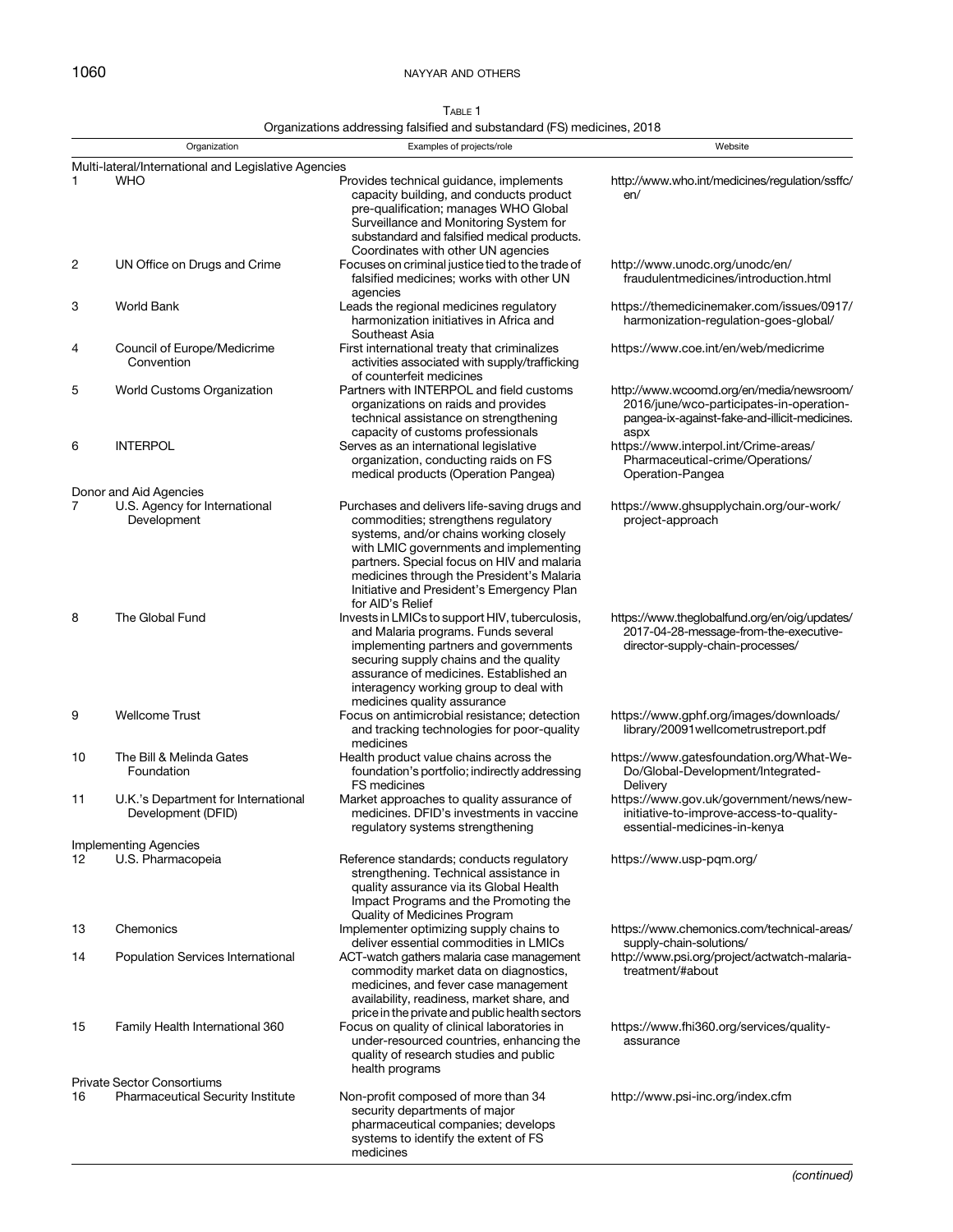# TABLE 1

|    |                                                                                           | Continued                                                                                                                                                                                                |                                                                                                          |
|----|-------------------------------------------------------------------------------------------|----------------------------------------------------------------------------------------------------------------------------------------------------------------------------------------------------------|----------------------------------------------------------------------------------------------------------|
|    | Organization                                                                              | Examples of projects/role                                                                                                                                                                                | Website                                                                                                  |
| 17 | International Federation of<br><b>Pharmaceutical Manufacturers</b>                        | Trade association for research-based<br>biopharmaceutical companies. Convener<br>and thought leader to facilitate collaboration<br>and dialog across industry and associated<br>stakeholders             | https://www.ifpma.org/topics/falsified-<br>medicines/                                                    |
|    | Academic Organizations                                                                    |                                                                                                                                                                                                          |                                                                                                          |
| 18 | London School of Tropical<br>Medicine and Hygiene                                         | Field surveillance of medicine quality to policy<br>analysis. Offers a course on Quality of<br>Medical Products and Public Health                                                                        | https://www.lshtm.ac.uk/study/courses/<br>short-courses/quality-medical-products                         |
| 19 | Wellcome-Mahosot-Oxford<br>University Tropical Medicine<br><b>Research Collaboration</b>  | Vientiane, Laos; conducts research, including<br>forensic analysis on medicines                                                                                                                          | https://www.ndm.ox.ac.uk/principal-<br>investigators/researcher/paul-newton                              |
| 20 | Georgia Tech                                                                              | Mass spectroscopy analysis on medicines                                                                                                                                                                  | https://www.chemistry.gatech.edu/faculty/<br>fernandez/                                                  |
| 21 | <b>UNC Gillings School of Global</b><br><b>Public Health</b>                              | Works with stakeholders to study the pandemic<br>of poor-quality medicines and its economic<br>burden. Collaborates with the School of<br>Pharmacy                                                       | https://sph.unc.edu/global-health/badmedskill/                                                           |
| 22 | Johns Hopkins Center for<br><b>Communication Programs</b>                                 | Created the Promoting the Quality of Malaria<br>Medicines project with an implementation<br>toolkit.                                                                                                     | https://sbccimplementationkits.org/quality-<br>malaria-medicines/contactus/                              |
| 23 | Notre-Dame                                                                                | Developed the first paper-based test of<br>medicine quality; continues to develop and<br>test technologies                                                                                               | http://www.bbc.com/news/health-<br>32938075                                                              |
| 24 | Centers for Disease Control and<br>Prevention                                             | Quality control and new technologies using<br>advanced referral and field-based<br>approaches                                                                                                            | http://www.cdc                                                                                           |
| 25 | University of California San Diego,<br>Global Health Policy Institute                     | Research risk of online pharmacies and using<br>blockchain for supply chain security                                                                                                                     | http://www.ghpolicy.org/about/about.html                                                                 |
|    | Think Tanks/Research Organizations/Consortiums/Advocacy Orgs                              |                                                                                                                                                                                                          |                                                                                                          |
| 26 | Fogarty international Center,<br>National Institutes of Health                            | Research and convenes stakeholders on the<br>global extent of poor-quality medicines<br>and agenda setting.                                                                                              | https://www.fic.nih.gov/News/Pages/2015-<br>global-pandemic-of-fake-medicines-poses-<br>urgent-risk.aspx |
| 27 | <b>QUAMED</b>                                                                             | Implements projects on improving access to<br>quality medicines                                                                                                                                          | https://quamed.org/en/home.aspx                                                                          |
| 28 | The Infectious Diseases Data<br>Observatory/World Wide<br>antimalarial Resistance Network | The Medicine Quality Scientific Group is<br>sharing expertise and collating information<br>to increase understanding of the prevalence<br>and distribution of poor-quality medicines<br>around the world | http://www.wwarn.org/working-together/<br>scientific-groups/medicine-quality-<br>scientific-group        |
| 29 | Rx-360                                                                                    | Volunteer consortium led by manufacturers<br>and suppliers from the pharmaceutical and<br>biotech industries working together to<br>strengthen supply chains, mainly via audits                          | http://rx-360.org/about/                                                                                 |
| 30 | The Institute of Research against<br><b>Counterfeit Medicines</b>                         | Training and research on FS medicines.<br>Mostly in France, and participates in<br>training and awareness campaigns<br>implemented by other organizations                                                | http://www.iracm.com/en/about-iracm/                                                                     |
| 31 | New Partnership for Africa's<br>Development                                               | Led development of the Africa Medicine<br>Quality Forum to tackle falsified medicines                                                                                                                    | http://www.nepad.org/content/strategic-<br>partners-align-nepad-fight-fake-drugs-<br>africa              |
| 32 | Fight the fakes                                                                           | Raises awareness about the dangers of<br>falsified medicines                                                                                                                                             | http://fightthefakes.org/                                                                                |
|    | <b>Pharmacy Organizations including Online</b>                                            |                                                                                                                                                                                                          |                                                                                                          |
| 33 | National Association of Boards of<br>Pharmacy                                             | Tracks and protects against illicit online<br>pharmacies                                                                                                                                                 | http://nabp.pharmacy                                                                                     |
| 34 | Alliance for Safe Online Pharmacies                                                       | Thought leader and advocacy organization<br>for protecting consumers globally and<br>combating illegal online drug sellers                                                                               | https://buysaferx.pharmacy/about-asop-<br>global/                                                        |
| 35 | Center for Safe Internet Pharmacies                                                       | Group of Internet service providers and<br>technology companies to decrease<br>consumer access to illegitimate<br>pharmaceuticals from illegal online<br>pharmacies and other sources                    | https://safemedsonline.org/                                                                              |
| 36 | LegitScript                                                                               | Supports search engines, payment<br>providers, and e-commerce platforms for<br>business with legally operating pharmacies<br>in 20 countries and 15 languages                                            | https://www.legitscript.com/                                                                             |

 $\overline{ACT}$  = artemisinin combination therapy;  $LMIC = low$ - and middle-income countries.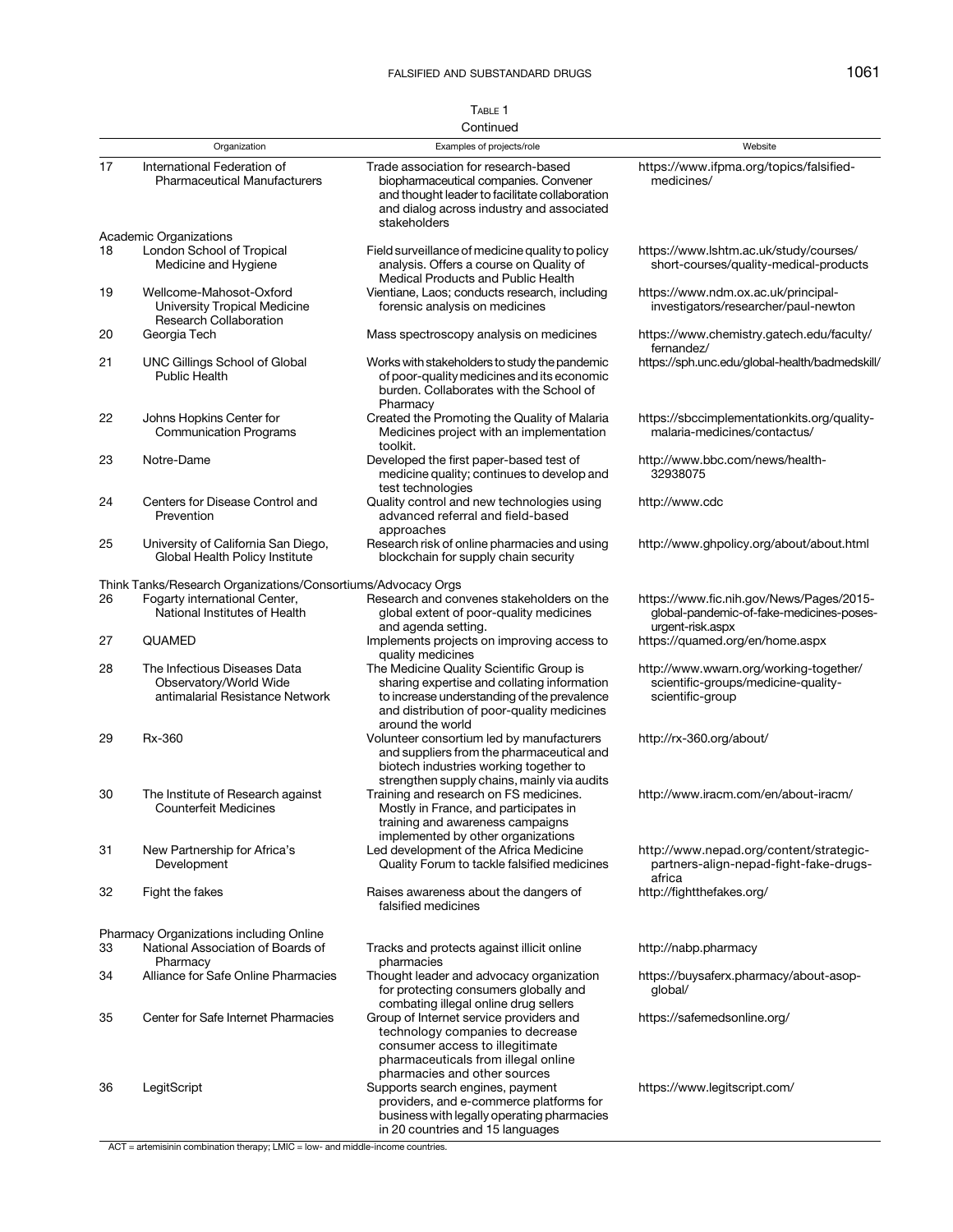controlled substances occur via the open, or limited access (dark), web and are facilitated by social media sites. As access to the Internet continues to grow in less regulated, emerging markets, online pharmacies are an increasing danger.

#### KEY ORGANIZATIONS

The number of public, private, multilateral, donor, and academic organizations addressing the scourge of FS medicines has been growing. Some key players and implementing agencies involved in addressing SF medicines are listed in the [Table 1.](#page-2-0) There is a need for more cooperation, data sharing, transparency, and joint actions between these groups. Details on what constitutes pre-qualification are needed, especially for products used in global control and elimination programs.

#### REGULATION AND DRUG MONITORING

Effective national regulatory systems are powered by political will, legislative frameworks, actionable policies, human resources, available technologies, and quality control networks. Producers of SF medicines target LMICs, many of which have weak regulatory systems, poor pharmaceutical governance, and inadequate access to health products. Ineffective systems can jeopardize a country's ability to protect patients from SF products, cause distrust in the health system, and limit a country's competitiveness to participate in pharmaceutical sector trade. The nascent International Coalition of Medicines Regulatory Agencies may facilitate progress in these areas.

In addition to limited political will and lean budgets, many LMICs have outdated technologies, porous borders, gaps in import and export policies, and corruption; they lack infrastructure and resources to conduct post-marketing surveillance of drug quality and adverse events. Technical expertise for staffing quality control laboratories is frequently absent, and there is limited knowledge of and access to fieldbased technologies. Cooperation between medicine regulatory authorities and enforcement agencies is often poor.

Model legislation on drug quality is an area that can be promoted in LMICs more actively by the WHO and collaborators. Some LMICs may be relying on an outdated "Regulation of Pharmaceuticals in Developing Countries: Legal Issues and Approaches," issued by the WHO in 1985!

#### SUPPLY CHAINS

Streamlined audit systems are required for assuring supply chain integrity. Greater than 80% of the active pharmaceutical ingredients in drugs used in the United States come from outside the country.<sup>[32](#page-7-0)</sup> The FDA relies on import controls, foreign inspection, drug registration, and good manufacturing practice requirements tied to traceability, supplier qualification, and testing. Through contracts, responsible drug manufacturers exercise control over the activities of ingredient manufacturers and drug distributors.

To ensure the defense against FS medicines, the FDA and industry need to strengthen national systems abroad throughout the supply chain, from manufacturer to bedside; a broad-based strategy is needed across nations, rich, and poor, to build capacity and extend collaboration. This may

be emerging with the U.S. Drug Supply Chain Security Act aiming to establish a national track-and-trace system within a decade.

### REGIONAL AND GLOBAL PARTNERSHIPS

Globalization and sustainability of the supply chain have increased incentives for high-income countries to invest in regional and global regulatory systems.<sup>[33](#page-7-0)-[35](#page-7-0)</sup> The U.S. Agency for International Development invested in securing supply chains and ensuring the quality of medicines for U.S. sponsored initiatives through Promoting the Quality of Medicines and Systems for Improved Access to Pharmaceuticals and Services programs; these activities are implemented by the USP, Management Sciences for Health, and Chemonics Procurement and Supply Management.<sup>[18,](#page-6-0)[36](#page-7-0)</sup>

The World Bank's Global Medicines Regulatory Harmonization Multi-Donor Trust Fund is engaging stakeholders for regulatory system harmonization in east Africa and is funded in part by the Bill & Melinda Gates foundation, the U.K. Department for International Development, and the U.S. Government. In 2018, the New Partnership for the Africa Development Agency's Regional Centers of Regulatory Excellence and the West African Health Organization have launched the African Medicines Quality Forum.<sup>[33](#page-7-0)-[35](#page-7-0)</sup> The International Federation of Pharmaceutical Manufacturers Association is strengthening national regulatory authorities with guidance for developing coherent science-based regulatory policies.<sup>[12](#page-6-0)</sup>

The FDA embarked on the Pathway to Global Product Safety and Quality strategy in 2011 and has since conducted training workshops and built an in-country presence in China, Europe, India, and Latin America.[37](#page-7-0) The WHO continues to play an important role in prequalifying medical products and encouraging national regulatory authorities to apply stringent standards. In Bangladesh, as a pilot grass roots model, there have been local meetings with partners to coordinate regula-tory systems strengthening.<sup>[38](#page-7-0)</sup>

### ORGANIZED CRIME AND LEGISLATION: A MODEL LAW

Counterfeit medicines have been linked to drug smuggling cartels and terrorist organizations motivated to diversify their portfolios.[39,40](#page-7-0) Operation Pangea is a yearly crackdown on counterfeit repositories of fake drugs in a coordinated effort of national and international police agencies. This effort has seized tens of thousands of fraudulent drug products representing cross-national and cross-discipline collaboration. Internet FS medicine interdiction requires strategies yet to be developed.

As regulatory authorities take on the well-funded falsifiers, they have two key tools: prosecution and supply chain security measures. Criminal adjudication is the traditional tool used by the FDA, U.S. Department of Justice, INTERPOL, and other western institutions. Where illicit production and transit occurs outside of the United States, federal (including FDA) jurisdiction and methods for prosecution are limited; punishment is unlikely because criminal groups focus on export outside the legal reach of national regulatory and enforcement agencies. Prosecutions in the United States may be contingent on the ability to gather evidence abroad and cooperation of witnesses in a foreign legal system who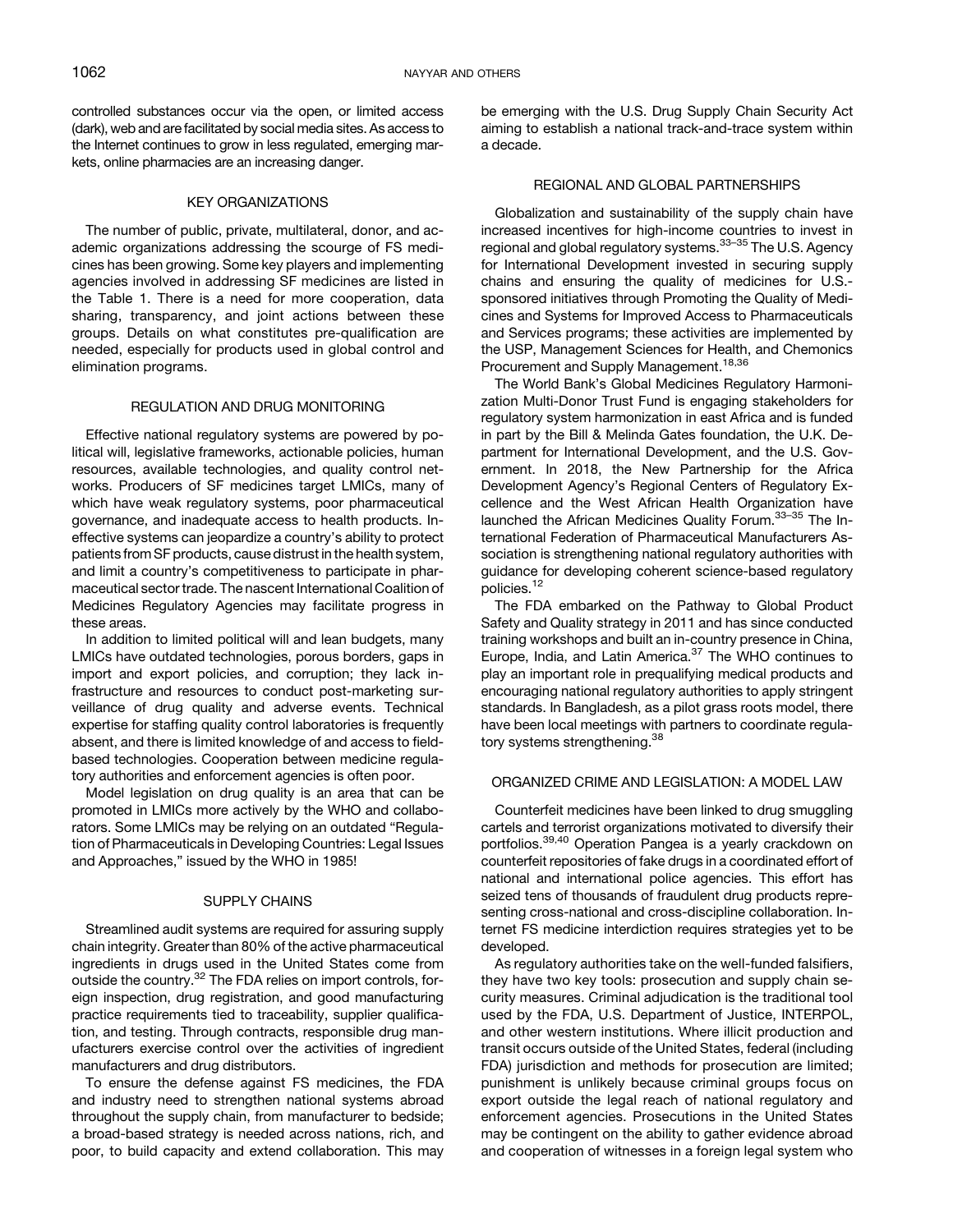may face prosecution in their own countries. The United States does not have mutual legal assistance or extradition treaties with China or India, major sources of falsified drugs.<sup>[13](#page-6-0)</sup>

In some countries, it is barely illegal to manufacture or distribute poor-quality medicines; in others, the existing law inadequately punishes those who intentionally deal in falsified or substandard medicine.<sup>[41](#page-7-0)</sup> Needed are clear national directives addressing medicine crimes, including FS products. The Model Law on Medicine Crime is a template for strengthening national laws. The Model Law is comprehensive in providing guidance on criminalization against manufacturing, trafficking, or selling FS medicines including online; establishing principles for punishing perpetrators; creating tools to encourage whistle-blowers to cooperate with law enforcement; and providing incentives for governments to strengthen drug regulatory capacity.<sup>[41](#page-7-0),[42](#page-7-0)</sup>

### EMERGING TECHNOLOGIES

Standardized manufacturing security solutions, postmarketing surveillance audits, and laboratory-based centralized testing have served as major methods for ensuring product quality. This model leaves gaps between manufacturing and product use. Governments are taking on a greater share of cost, risk, and responsibility for ensuring product quality post-production, an impossibility for most LMICs. Growth in low-cost, portable, quality assurance technologies can assist distributors, pharmacists, and consumers in knowing their products are genuine. Digital technologies that provide manufacturer-to-patient security solutions are particularly promising. This includes a host of methods that are at different stages of market maturity, including prototypes, pilot testing, and commercially available products that have been adopted at a different scale.<sup>[43](#page-7-0)</sup>

Many innovations leverage the ubiquity of wireless communications, mobile platforms, Internet, and cloud-based services to modernize the global drug supply chain; many interface with traditional anti-counterfeiting technologies. A promising technology is Radio Frequency Identification– based solutions; these have the ability to enable robust authentication and track-and-trace, compared with traditional barcode or package-focused platforms common to many consumer goods.<sup>[44](#page-7-0)</sup> Mobile-based anti-counterfeiting solutions are being applied to drug authentication, verification, track-and-trace, and field testing of drugs sold via the Internet. Such technologies are posed to scale because of the explosive growth in global mobile phone users in LMICs, and the new quality-assurance stakeholder, the patient.

One technology primed to address the fragmentation of multi-jurisdictional pharmaceutical supply chain networks is blockchain: the technology that underpins the cryptocurrency, Bitcoin. Blockchain technology is a distributed ledger technology that can enable multiple stakeholders to share "blocks" of information in a secure way using cryptog-raphy.<sup>[45](#page-7-0)</sup> This ensures provenance of the drug supply chain data and potentially detects fake medicine infiltration. The finance and banking sectors are now heavily investing in blockchain technology as a way to authenticate transfers of information, verify digital identity, and create a shared ledger to establish transaction validity and increased trust in the trade of goods and services.<sup>[46](#page-7-0)</sup>

### WHAT GETS MEASURED GETS DONE: THE WAY FORWARD

The WHO is demonstrating more leadership in addressing FS medicines. This requires more support for the WHO Office of Global Surveillance and Monitoring; FS-specific activities in National Action Plans for Antimicrobial Resistance; and capacity building activities for implementation of the International Health Regulations, and their evaluation.

Critical also are better data collection and FS data sharing systems. Analysis and regular dissemination of data across programs are needed—including comparisons of different, cost-effective, analytic devices for point-of-care use. Public and health sector education, awareness building, and training on detecting and responding to FS drug gaps require a clear strategic plan and manuals of operations. The plans must also address the Internet, with its unique challenges.

The WHO needs to focus also on regulatory systems, technology awareness, training, and pharmaceutical stewardship in member states. The newWHO "prevent, detect, and respond" drug surveillance framework is a start. This will take substantial investment in technical staff and modern technology. Strengthening of WHO's capacities for countering the pandemic of poor-quality drugs was advised by the U.S. National Academy of Medicine in a 2013 analysis of the FS problem.[47](#page-7-0)

Progress on safeguarding the quality of medicines and combating FS medicines is crucial to achieving the Sustainable Development Goals (SDGs), particularly Goal 3 "...ensure health and well-being for all." [48](#page-7-0) Goal 3.8 envisions a pathway to universal health coverage, with "access to safe, effective, quality, and affordable medicines and vaccines." The target indicators attached to medicine quality in Goal 3 are not measurable. Each country should aim for at least 90% of all therapeutics and preventives in the country be of high quality by 2030. What gets measured gets done. This will encourage establishment of national baseline drug quality status and defined, achievable targets, particularly for essential drugs.

In addition to SDGs, attention to FS drugs must be a part of every undertaking addressing health; these include Health System Strengthening Initiatives and global public health programs (e.g., the Global Fund for HIV/AIDS, Tuberculosis, and Malaria; Polio Eradication Initiative; Roll Back Malaria Partnership; President's Emergency Program for AIDS Response; and Neglected Tropical Diseases Initiative).

Support is needed to accelerate development and comparisons of the most accurate and affordable tools to test for drug quality at point of sale. Training of national staff, technology transfer, and guidelines to define local problems, solutions, and actions are immediate priorities; technology must be available in country. Better tools should be developed with research support.<sup>[49](#page-7-0)</sup>

Last, an international convention to insure drug quality and safety, addressing organized crime, corruption and health, like the highly successful Framework Convention on Tobacco Control is needed. Along with strengthened national legislation, a convention would facilitate production of high-quality drugs and protect all countries from the criminals and cartels making, distributing, and selling life-threatening products. Among many other protections, an evidence-based treaty would reaffirm the right of all people to the highest standard of health by creating new legal dimensions, strengthening international cooperation, and assuring prosecution and extradition of criminals and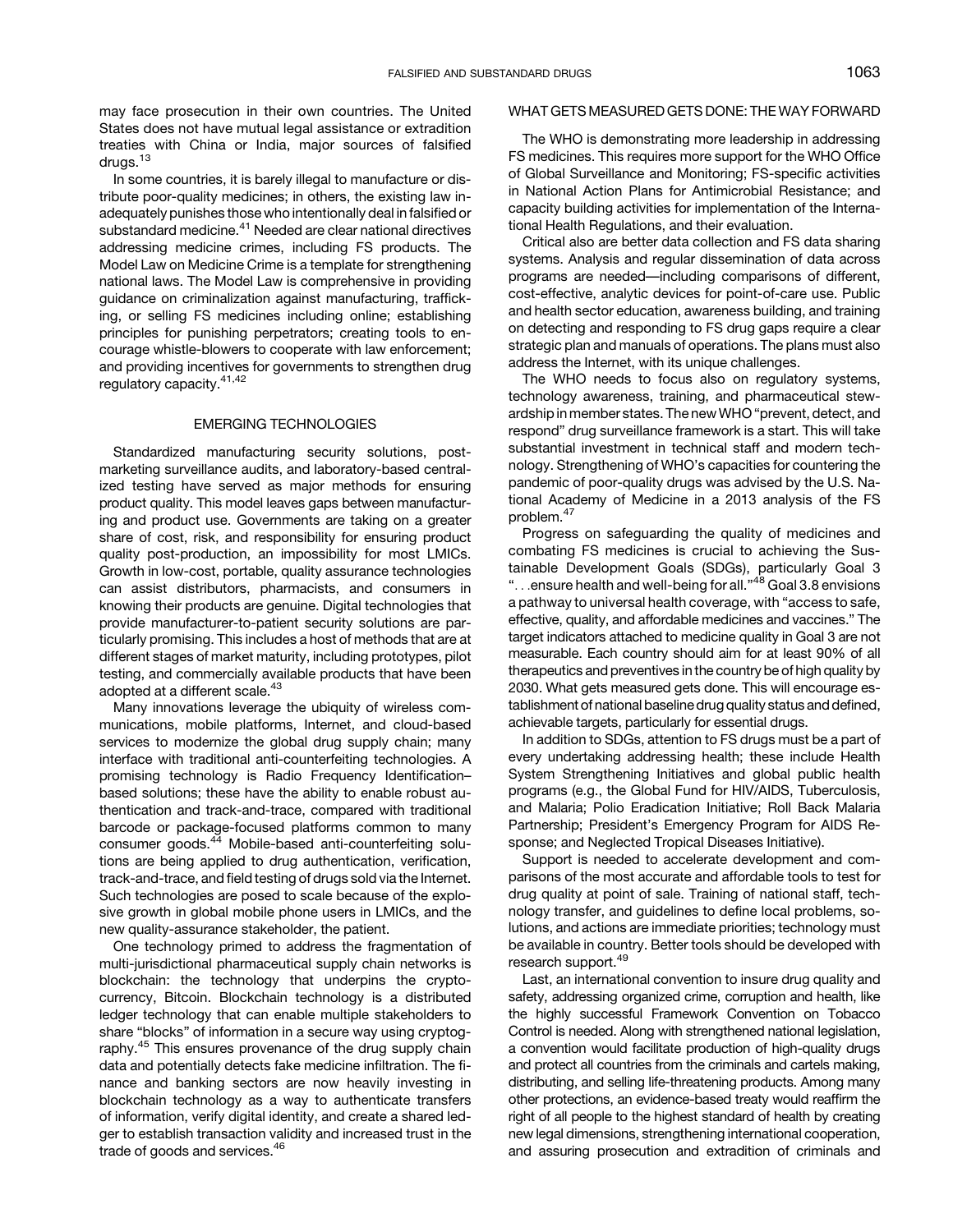<span id="page-6-0"></span>smashing of cartels which distribute falsified drugs from one country to another.

The views in this article are those of the authors and do not necessarily represent the official position of the Fogarty International Center, U.S. National Institutes of Health, the Department of Health and Human Services, the USP Convention, or the U.S. Agency for International Development.

Use of trade names is for identification only and does not imply endorsement by the U.S. Department of Health and Human Services.

Received December 10, 2018. Accepted for publication January 27, 2019.

#### Published online March 11, 2019.

Acknowledgments: The Fogarty International Center, National Institutes of Health, supported this work. Tim K. Mackey is a paid advisor to the Pharmaceutical Security Institute and John P. Clark is the paid director of Pfizer Global Security. We thank Paul Newton for adding current information and for coordinating the Oxford Statement. Mantra Singh ably contributed typing and editorial support. The American Society of Tropical Medicine and Hygiene (ASTMH) assisted with publication expenses.

Authors' addresses: Gaurvika M. L. Nayyar, Syneos Health Commercial Solutions, San Francisco, CA, E-mail: [gaurvika@gmail.com](mailto:gaurvika@gmail.com). Joel G. Breman, National Institutes of Health, Fogarty International Center, Bethesda, MD, E-mail: [bremanj@mail.nih.gov.](http://bremanj@mail.nih.gov) Tim K. Mackey, Department of Anesthesiology, UC San Diego, La Jolla, CA, E-mail: [tmackey@ucsd.edu.](mailto:tmackey@ucsd.edu) John P. Clark, Pfizer Pharmaceuticals, Pfizer Global Security, New York, NY, E-mail: [john.clark@p](mailto:john.clark@pfizer.com)fizer.com. Mustapha Hajjou, Global Health Impact Programs, U.S. Pharmacopeial Convention, Rockville, MD, E-mail: [mh@usp.org](mailto:mh@usp.org). Megan Littrell, Public Affairs, PATH, Seattle, WA, E-mail: [mlittrell@path.org](mailto:mlittrell@path.org). James E. Herrington, Department of Health Behavior, Gillings School of Global Public Health, University of North Carolina at Chapel Hill, Chapel Hill, NC, E-mail: [jimhsph@email.unc.edu](mailto:jimhsph@email.unc.edu).

#### **REFERENCES**

- 1. Renschler JP, Walters KM, Newton PN, Laxminarayan R, 2015. Estimated under-five deaths associated with poor-quality antimalarials in sub-Saharan African. Am J Trop Med Hyg 92: 119-126.
- 2. WHO, 2017. A Study on the Public Health and Socioeconomic Impact of Substandard and Falsified Medical Products. Geneva, Switzerland: World Health Organization. License: CC BY-NC-SA 3.0 IGO.
- 3. Ozawa S, Evans DR, Bessias S, Haynie DG, Yemeke TT, Laing SK, Herrington JE, 2018. Prevalence and estimated economic burden of substandard and falsified medicines in low- and middle-income countries: a systematic review and meta-analysis. JAMA Netw Open 1: e181662.
- 4. WHO, 2017. WHO Global Surveillance and Monitoring System for Substandard and Falsified Medical Products. Geneva, Switzerland: World Health organization. License: CC BY-NC-SA 3.0 IGO. Available at: [http://www.who.int/medicines/](http://www.who.int/medicines/regulation/ssffc/publications/GSMS_Report.pdf) [regulation/ssffc/publications/GSMS\\_Report.pdf.](http://www.who.int/medicines/regulation/ssffc/publications/GSMS_Report.pdf) Accessed September 18, 2018.
- 5. Ozawa S, Evans DR, Higgins CR, Lang SK, Awor P, 2019. Development of an agent-based model to assess the impact of substandard and falsified anti-malarials: Uganda case study. Malar J 18: 5.
- 6. WHO, 2016. WHO Global Surveillance and Monitoring System SSFFC Medical Products. Technical Briefing. Available at: [http://www.who.int/medicines/technical\\_brie](http://www.who.int/medicines/technical_briefing/tbs/TBS2016_SSFFC_Products.pdf)fing/tbs/ [TBS2016\\_SSFFC\\_Products.pdf](http://www.who.int/medicines/technical_briefing/tbs/TBS2016_SSFFC_Products.pdf). Accessed January 24, 2018.
- 7. Newton PN et al., 2019. Oxford Statement. Available at: [https://](https://medswecantrust.org/Oxford-statement) [medswecantrust.org/Oxford-statement](https://medswecantrust.org/Oxford-statement). Accessed February 15, 2019.
- 8. WHO, 2016. Annual Report. WHO Essential Medicines and Health Products. Available at: [http://www.who.int/medicines/](http://www.who.int/medicines/publications/annual-reports/WHO_EMP_Report_2016_Online.pdf)

[publications/annual-reports/WHO\\_EMP\\_Report\\_2016\\_](http://www.who.int/medicines/publications/annual-reports/WHO_EMP_Report_2016_Online.pdf) [Online.pdf](http://www.who.int/medicines/publications/annual-reports/WHO_EMP_Report_2016_Online.pdf). Accessed September 20, 2018.

- 9. WHO, 2017. Seventieth World Health Assembly Update, 29 May 2017. Available at: [http://www.who.int/mediacentre/news/](http://www.who.int/mediacentre/news/releases/2017/dementia-immunization-refuguees/en/) [releases/2017/dementia-immunization-refuguees/en/](http://www.who.int/mediacentre/news/releases/2017/dementia-immunization-refuguees/en/). Accessed September 18, 2018.
- 10. WHO, 2017. WHO Member State Mechanism on Substandard/ Spurious/Falselylabelled/Falsified/Counterfeit (SSFFC) Medical Products. Available at: [http://www.who.int/medicines/](http://www.who.int/medicines/regulation/ssffc/A70_23-en1.pdf) [regulation/ssffc/A70\\_23-en1.pdf](http://www.who.int/medicines/regulation/ssffc/A70_23-en1.pdf). Accessed September 18, 2018.
- 11. WHO, 2017. A New Model for Regulatory System Strengthening. Available at: [http://www.who.int/medicines/areas/](http://www.who.int/medicines/areas/quality_safety/regulation_legislation/rss_new-model/en/) [quality\\_safety/regulation\\_legislation/rss\\_new-model/en/.](http://www.who.int/medicines/areas/quality_safety/regulation_legislation/rss_new-model/en/) Accessed September 20, 2018.
- 12. International Association of Pharmaceutical Manufacturers and Associations (IFPMA), 2018. Falsified Medicines. Available at: [https://www.ifpma.org/topics/falsi](https://www.ifpma.org/topics/falsified-medicines/)fied-medicines/. Accessed September 20, 2018.
- 13. Mackey TK, Liang BA, York P, Kubic T, 2015. Counterfeit drug penetration into global legitimate medicine supply chains: a global assessment. Am J Trop Med Hyg 92: 59–67.
- 14. Nayyar GML, Attaran A, Clark JP, Culzoni MJ, Fernandez FM, Herrington JE, Kendall M, Newton PN, Breman JG, 2015. Responding to the pandemic of falsified medicines. Am J Trop Med Hyg 92: 113–118.
- 15. Nayyar GM, Breman JG, Newton PN, Herrington J, 2012. Poorquality antimalarial drugs in southeast Asia and sub-Saharan Africa. Lancet Infect Dis 12: 488–496.
- 16. Newton PN, Hanson K, Goodman C; ACTwatch Group, 2017. Do anti-malarials in Africa meet quality standards? The market penetration of non quality-assured artemisinin combination therapy in eight African countries. Malar J 16: 204-236.
- 17. Newton PN, Green MD, Fernandez FM, 2010. Impact of poor quality medicines in the developing world. Trends Pharmacol Sci 31: 99–101.
- 18. USP, 2017. Promoting the Quality of Medicines (PQM). Available at: [http://www.usp-pqm.org/about.](http://www.usp-pqm.org/about) Accessed September 20, 2018.
- 19. WWARN, 2018. Antimalarial Quality Surveyor. Available at: [http://](http://www.wwarn.org/aq-surveyor) [www.wwarn.org/aq-surveyor.](http://www.wwarn.org/aq-surveyor) Accessed September 20, 2018.
- 20. Weinstein ZB, Zaman MH, 2019. Evolution of Rifampin resistance in Escherichia coli and Mycobacterium smegmatis due to substandard drugs. Antimicrob Agents Chemother: e01243-18.
- 21. Davies J, Davies DO, 2010. Origins and evolution of antibiotic resistance. Microbiol Mol Biol Rev 74: 417–433.
- 22. Antignac M, Diop BI, Do B, N'Guetta R, Toure IA, Zabsonre P, Jouven X, 2017. Quality assessment of 7 cardiovascular drugs in 10 sub-Saharan countries: the SEVEN study. JAMA Cardiol 2: 223–225.
- 23. WHO, 2017. Medical Product Alert N° 3/2017-Falsified Avastin (Bevacizumab) and Sutent (Sunitinib Malate) Circulating in East Africa. Available at: [http://www.who.int/medicines/](http://www.who.int/medicines/publications/drugalerts/drug_alert3-2017/en/) [publications/drugalerts/drug\\_alert3-2017/en/.](http://www.who.int/medicines/publications/drugalerts/drug_alert3-2017/en/) Accessed September 20, 2018.
- 24. WHO, 2017. Medical Product Alert Nº 4/2017-Falsified Penicillin V Circulating in Cameroon. Available at: [http://www.who.int/](http://www.who.int/medicines/publications/drugalerts/drug_alert4-2017/en/) [medicines/publications/drugalerts/drug\\_alert4-2017/en/.](http://www.who.int/medicines/publications/drugalerts/drug_alert4-2017/en/) Accessed September 20, 2018.
- 25. WHO, 2017. Medical Product Alert N° 2/2016–Falsified AMARIL Yellow Fever Vaccines Circulating in South East Asia. Available at: [http://www.who.int/medicines/publications/](http://www.who.int/medicines/publications/drugalerts/Alert2_2016_Fev_Falsified_AMARILyellow-fever-vaccine_searo_en.pdf) [drugalerts/Alert2\\_2016\\_Fev\\_Falsi](http://www.who.int/medicines/publications/drugalerts/Alert2_2016_Fev_Falsified_AMARILyellow-fever-vaccine_searo_en.pdf)fied\_AMARILyellow-fever[vaccine\\_searo\\_en.pdf.](http://www.who.int/medicines/publications/drugalerts/Alert2_2016_Fev_Falsified_AMARILyellow-fever-vaccine_searo_en.pdf) Accessed September 20, 2018.
- 26. WHO, 2017. Medical Product Alert  $N^{\circ}$  1/2017–Falsified Meningococcal ACWY Vaccine Circulating in West Africa. Available at: [http://www.who.int/medicines/publications/](http://www.who.int/medicines/publications/drugalerts/WHO_ALERTn1.2017_Falsified_meningitisVaccineNiger.pdf?ua=1) [drugalerts/WHO\\_ALERTn1.2017\\_Falsi](http://www.who.int/medicines/publications/drugalerts/WHO_ALERTn1.2017_Falsified_meningitisVaccineNiger.pdf?ua=1)fied\_meningitisVaccineNiger. [pdf?ua=1](http://www.who.int/medicines/publications/drugalerts/WHO_ALERTn1.2017_Falsified_meningitisVaccineNiger.pdf?ua=1). Accessed September 20, 2018.
- 27. WHO, 2017. Antimicrobial Resistance. Available at: [http://www.](http://www.who.int/mediacentre/factsheets/fs194/en/) [who.int/mediacentre/factsheets/fs194/en/](http://www.who.int/mediacentre/factsheets/fs194/en/). Accessed September 20, 2018.
- 28. Gallagher JC, Colaizzi JL, 2000. Issues in internet pharmacy practice. Ann Pharmacother 34: 1483–1485.